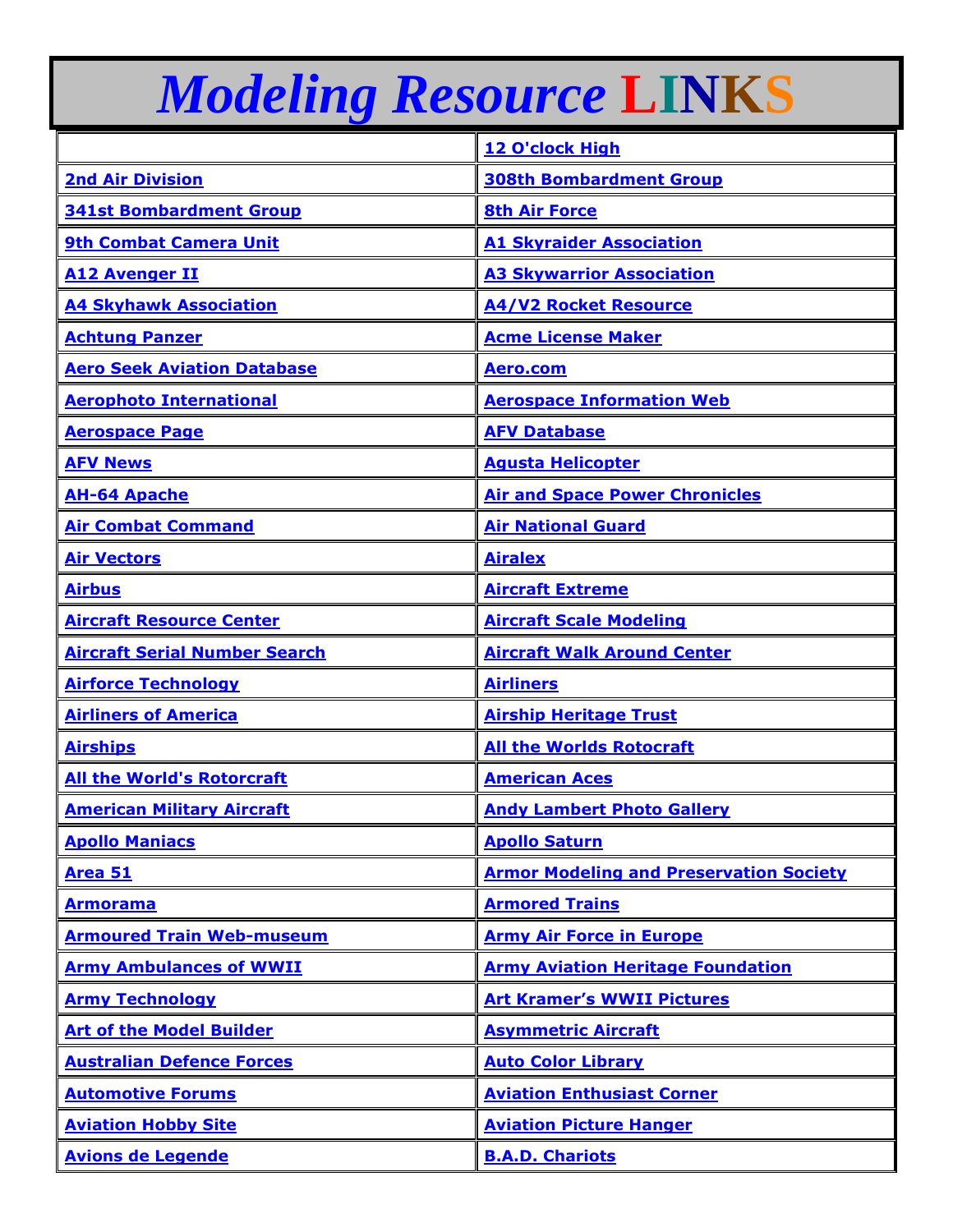| <b>B.A.D. Chariots by Air</b>              | <b>B-1 Program Office</b>                        |
|--------------------------------------------|--------------------------------------------------|
| <b>B-17 Combat Crewmen</b>                 | <b>B-24 Best Web</b>                             |
| $B-36$                                     | $B-57$                                           |
| <b>Battle Below Sub Site</b>               | <b>Blackhawk Comic's Aircraft</b>                |
| <b>Blohm und Voss BV 138</b>               | <b>Blue Angles</b>                               |
| <b>Bluejacket</b>                          | <b>Boeing B-29 Superfortress</b>                 |
| <b>Boeing Corporate Page</b>               | <b>Boeing Gallery</b>                            |
| <b>Bookie's FW 190</b>                     | <b>Bradley Fighting Vehicles</b>                 |
| <b>Brian's Model Cars</b>                  | <b>British Merchant Navy</b>                     |
| <b>BSA Paint Strippers</b>                 | <b>Building a Spray Booth</b>                    |
| <b>C.A. Hood - Military Reference</b>      | <b>C130 Hercules</b>                             |
| <b>California Classic Airliners</b>        |                                                  |
| <b>Cargo Aircraft</b>                      | <b>China Defense Forces</b>                      |
| <b>CIA and U2 Programs</b>                 | <b>Classic Bike Cafe</b>                         |
| <b>Color Conversion/Reference</b>          | <b>Combat Aircraft</b>                           |
| <b>Combat Review Military Aviation</b>     | <b>Cross &amp; Cockade International</b>         |
| <b>Custom Clinic Model Car Customizing</b> | <b>Czech Air Force Aircraft Encyclopedia</b>     |
| <b>Dale Brown's Command Center</b>         | <b>Dash 2 Aviation</b>                           |
| <b>Dave Stewart's Photography</b>          | <b>Dave's unofficial Shuttleworth Collection</b> |
| <b>Dave's Warbirds</b>                     | <b>DC-3 Hanger</b>                               |
| <b>DC-3 Historical Society</b>             | $DC-8$                                           |
| <b>Defense Link</b>                        | <b>Defense Visual Information Center</b>         |
| <b>Digital Dioramas</b>                    | <b>Dioramaworld</b>                              |
| <b>Dirt Hall of Fame</b>                   | <b>DoD Fire Trucks</b>                           |
| <b>Don Color (Military Colors)</b>         | <b>Drive-ins</b>                                 |
| <b>Dynavector Air Models</b>               | <b>Ejector Seats</b>                             |
| <b>Encyclopedia Astronautica</b>           | <b>Enola Gay</b>                                 |
| <b>Enygma Graphics</b>                     | <b>Exotic Planes</b>                             |
| <b>F-100 Super Sabre</b>                   | <b>F-105 Thunderchief</b>                        |
| <b>F-117A Web Site</b>                     | <b>F-4 Phantom II Society</b>                    |
| <b>F-4 Phantom II Web Site</b>             | <b>F-84 Thunderjet Web Site</b>                  |
| <b>F-86 Sabre Web Site</b>                 | <b>Fanakit</b>                                   |
| <b>FCM F1 Tank</b>                         | <b>Federation Starship Database</b>              |
| <b>Fighter Tactics Academy</b>             | <b>Fighters and Attack Aircraft</b>              |
| <b>Fightertown Association</b>             | <b>FineScale Modeler Online</b>                  |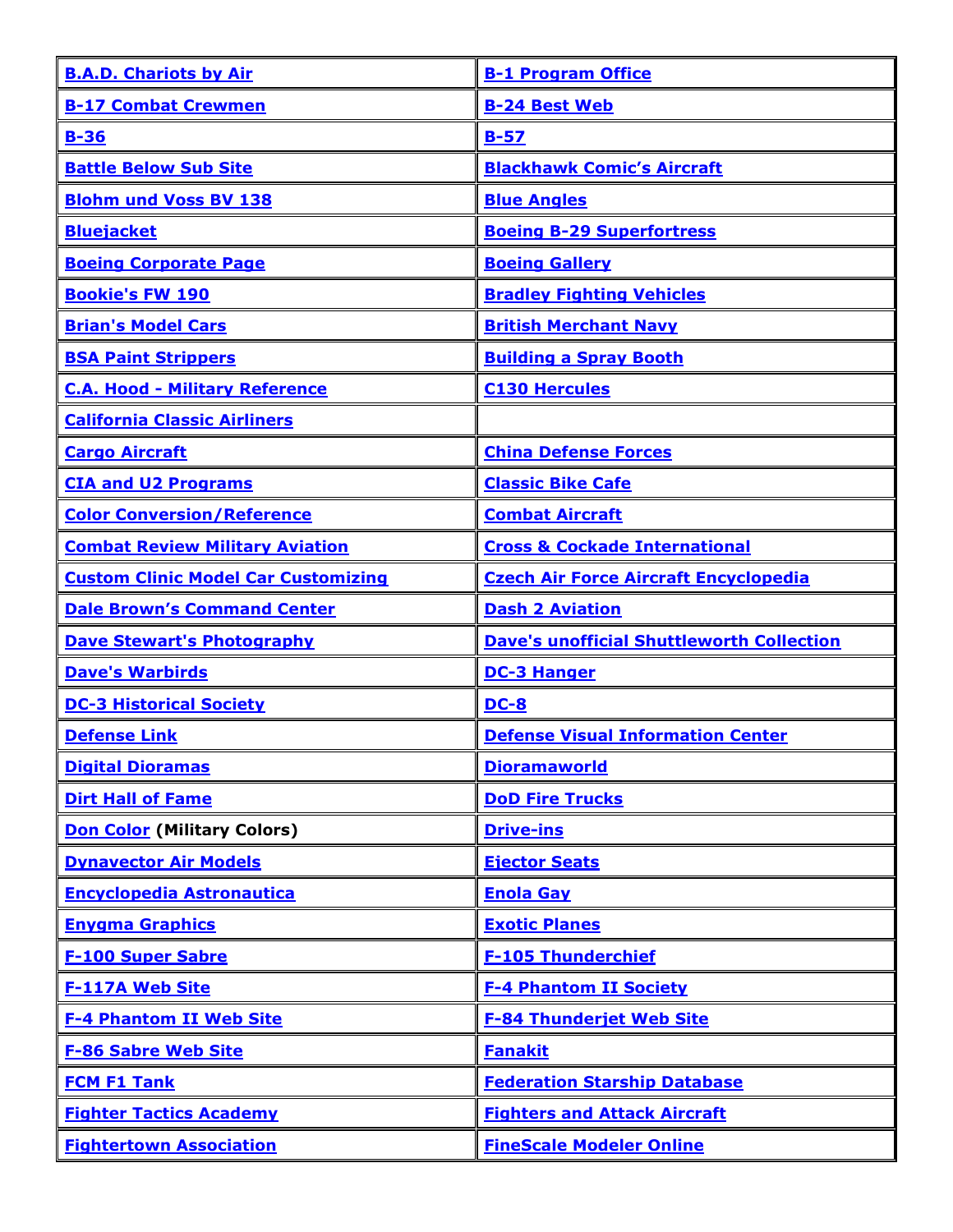| <b>Flags of the World</b>                      | <b>Fleet Air Arm SIG</b>                                       |
|------------------------------------------------|----------------------------------------------------------------|
| <b>Flieger</b>                                 | <b>Flight History</b>                                          |
| <b>Flight of the Valkyrie</b>                  | <b>Flightjacket</b>                                            |
| <b>Flug Werk</b>                               | <b>Focke-Wulf 190 / Ta 152</b>                                 |
| <b>Formula One Modeling</b>                    | <b>Formula One Racing</b>                                      |
| <b>French F8 Crusaders</b>                     | <b>GB Scale Trucks</b>                                         |
| <b>George Washington Air Wing (CVW17)</b>      | <b>German Armed Forces WWII</b>                                |
| <b>German WWII Photo Archive</b>               | <b>Gnome Rotary Engine</b>                                     |
| <b>Golden Knights</b>                          | <b>Goodyear Blimp</b>                                          |
| <b>Great Lakes and Seaway Shipping</b>         | <b>Guide to the Russian Air Force</b>                          |
| <b>Guide to the Russian Navy</b>               | <b>Hanger Virtual de SAP</b>                                   |
| <b>Haze Gray and Underway</b>                  | <b>Hazer's Flightline</b>                                      |
| <b>Helicopter History Site</b>                 | <b>Helicopter-Kit News</b>                                     |
| <b>Heritage Image Partnership</b>              | <b>Historic Aircraft Profiles</b>                              |
| <b>History of Spaceflight</b>                  | <b>HMVS Cerberus</b>                                           |
| <b>Hobby Stores on the Net</b>                 | <b>Hometown Link</b>                                           |
| <b>Hubley Model Cars</b>                       | <b>Hugo Junkers Homepage</b>                                   |
| Hyperscale.com                                 | <b>IDF Modelling</b>                                           |
| <b>IL-2 Sturmovik</b>                          | <b>Imperial Japanese Navy</b>                                  |
| <b>Index of US License Plates</b>              | <b>Indian Air Force</b>                                        |
| <b>Information Seaway</b>                      | <b>International Journal of Naval History</b>                  |
| <b>International List of Scale Model Sites</b> | <b>International Naval Research Organization</b>               |
| <b>Internet Modeler.com</b>                    | <b>Internet-Museum of Imperial Japanese</b><br><b>Airplane</b> |
| <b>Intriguing Aircraft</b>                     | <b>Janes Online</b>                                            |
| <b>Japanese Aircraft &amp; Ship Modeling</b>   | <b>Jetfighter</b>                                              |
| <b>John Dell's Aviation Site</b>               | <b>John Force Racing</b>                                       |
| <b>John Starkey Cars</b>                       | <b>John's Nautical &amp; Boatbuilding Page</b>                 |
| <b>Jolly Green Association</b>                 | <b>Ju88 Website</b>                                            |
| <b>Kettenkrad</b>                              | <b>Klemantaski Collection</b>                                  |
| Landings                                       | <b>Leatherneck</b>                                             |
| <b>Lockheed Martin</b>                         | <b>Lockheed X-17 rocket.</b>                                   |
| <b>Lost America</b>                            | <b>Luft '46</b>                                                |
| <b>Luft Archive</b>                            | <b>Luftwaffe 1933-1945</b>                                     |
| <b>M29c Weasels</b>                            | <b>M3A3 Stuart Tank</b>                                        |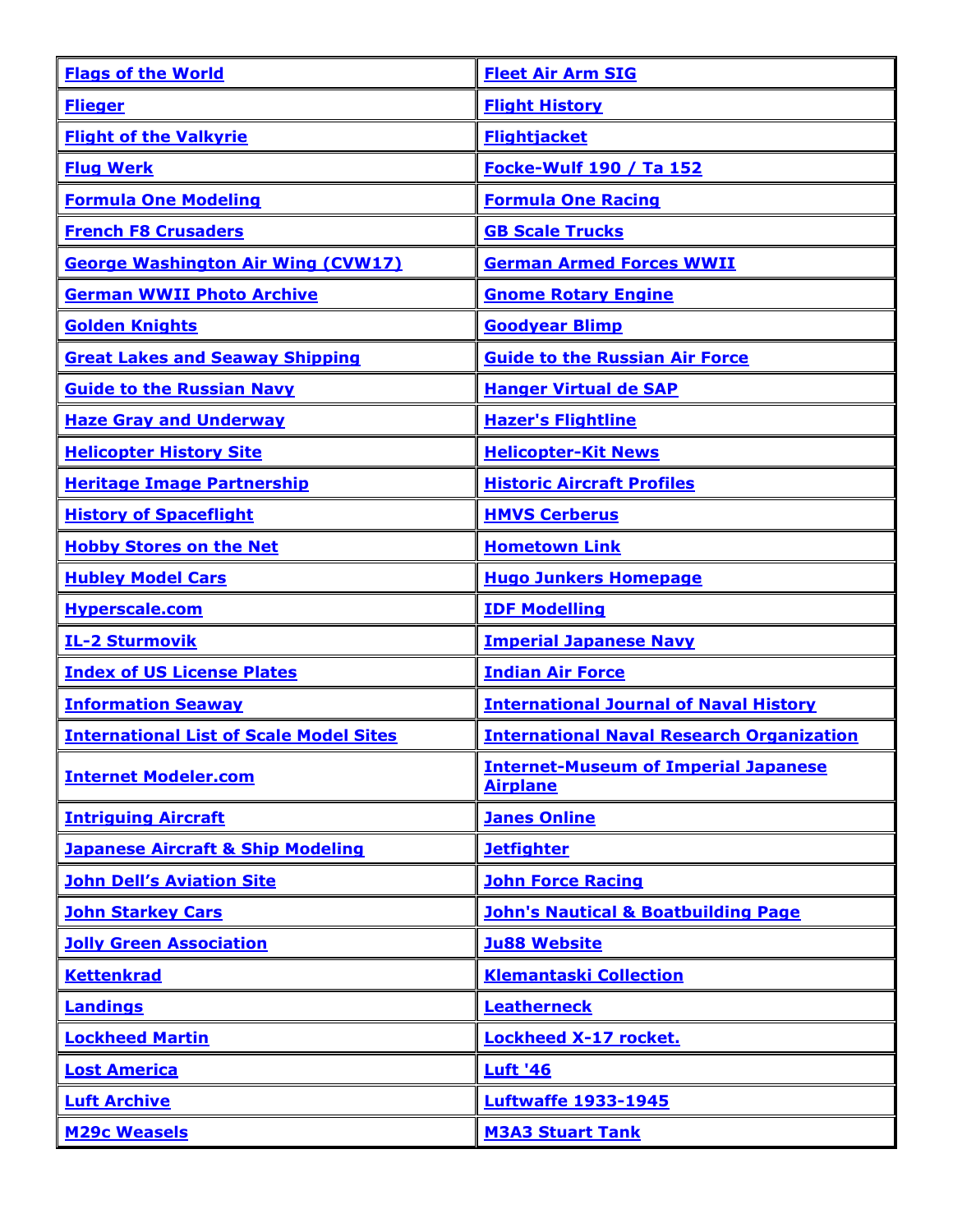| <b>MAK International Aviation &amp; Space Salon</b>                                    | <b>Marine Corps Air Ground Combat Center</b>       |
|----------------------------------------------------------------------------------------|----------------------------------------------------|
| <b>Marine Corps Aviation Association</b>                                               | <b>Marine Historical Society of Detroit</b>        |
| <b>Mark S. Gustavson's Custom Clinic</b>                                               | Me 262 Project                                     |
| <b>Me 262: The Australian Connection</b>                                               | <b>Mi-24 Hind Pictures</b>                         |
| <b>Military Aviation Photo Gallery</b>                                                 | <b>Military Aviation Photo Gallery</b>             |
| <b>Military City</b>                                                                   | <b>Military Equipment</b>                          |
| <b>Military Media</b>                                                                  | <b>Military Vehicle Preservation Association</b>   |
| <b>Military Vehicles Index</b>                                                         | <b>Military World</b>                              |
| Military.com                                                                           | <b>Military.cz</b>                                 |
| <b>Mini Scale Wings</b>                                                                | <b>Missing Links</b>                               |
| <b>Model Car Hub</b>                                                                   | <b>Model Gate</b>                                  |
| <b>Model Mania</b>                                                                     | <b>Model Warships</b>                              |
| <b>Modeler Al's Place</b>                                                              | <b>Modeler Site</b>                                |
| <b>Modeler Site</b>                                                                    | <b>Modelers Interest Group Vietnam War</b>         |
| <b>Modeler's Resource</b>                                                              | <b>Modeling Madness Webzine</b>                    |
| <b>MOTAG Berlin</b>                                                                    | <b>Motorsport</b>                                  |
| <b>Mushroom Model Publications</b>                                                     | <b>Mustangs Mustangs (the car &amp; the plane)</b> |
| <b>Mutt Page</b>                                                                       | <b>N1 Photo Clearinghouse</b>                      |
| <b>NASA</b>                                                                            | <b>NASA - JPL</b>                                  |
| <b>NASA Dryden Photo Gallery</b>                                                       | <b>National Markings &amp; Roundels</b>            |
| <b>Nautical Research Guild, Inc.</b>                                                   | <b>Naval Airship Association</b>                   |
| <b>Naval Airship Association</b>                                                       | <b>Naval Aviation History Office</b>               |
| <b>Naval Historical Center</b>                                                         | <b>Naval Liberators &amp; Privateers</b>           |
| <b>Naval Technology Center</b>                                                         | <b>Navy Lakehurst Historical Society</b>           |
| <b>Navy Seal Strike</b>                                                                | <b>Northrop Grumman Corporation</b>                |
| <b>Official Parts Yards</b>                                                            | <b>Orders of Battle</b>                            |
| <b>Panzer Net</b>                                                                      | <b>Panzer World</b>                                |
| <b>Panzerzug 10b</b>                                                                   | <b>Patrouille de France</b>                        |
| <b>Patton Mania</b>                                                                    | <b>PC Modeler</b>                                  |
| <b>Photo Archive of the Third Reich (Warning:</b><br>Holocaust pictures on this site.) | <b>Photographic Journey of Phillip Buehler</b>     |
| <b>Plane Fun</b>                                                                       | <b>Plastic Soldier Review</b>                      |
| <b>Popular Mechanics Military Movies</b>                                               | <b>Porche Cars</b>                                 |
| <b>Preserved Axis Aircraft</b>                                                         | <b>Preserved US Military Aircraft</b>              |
| <b>Prince Eugen</b>                                                                    | <b>Proto Trains</b>                                |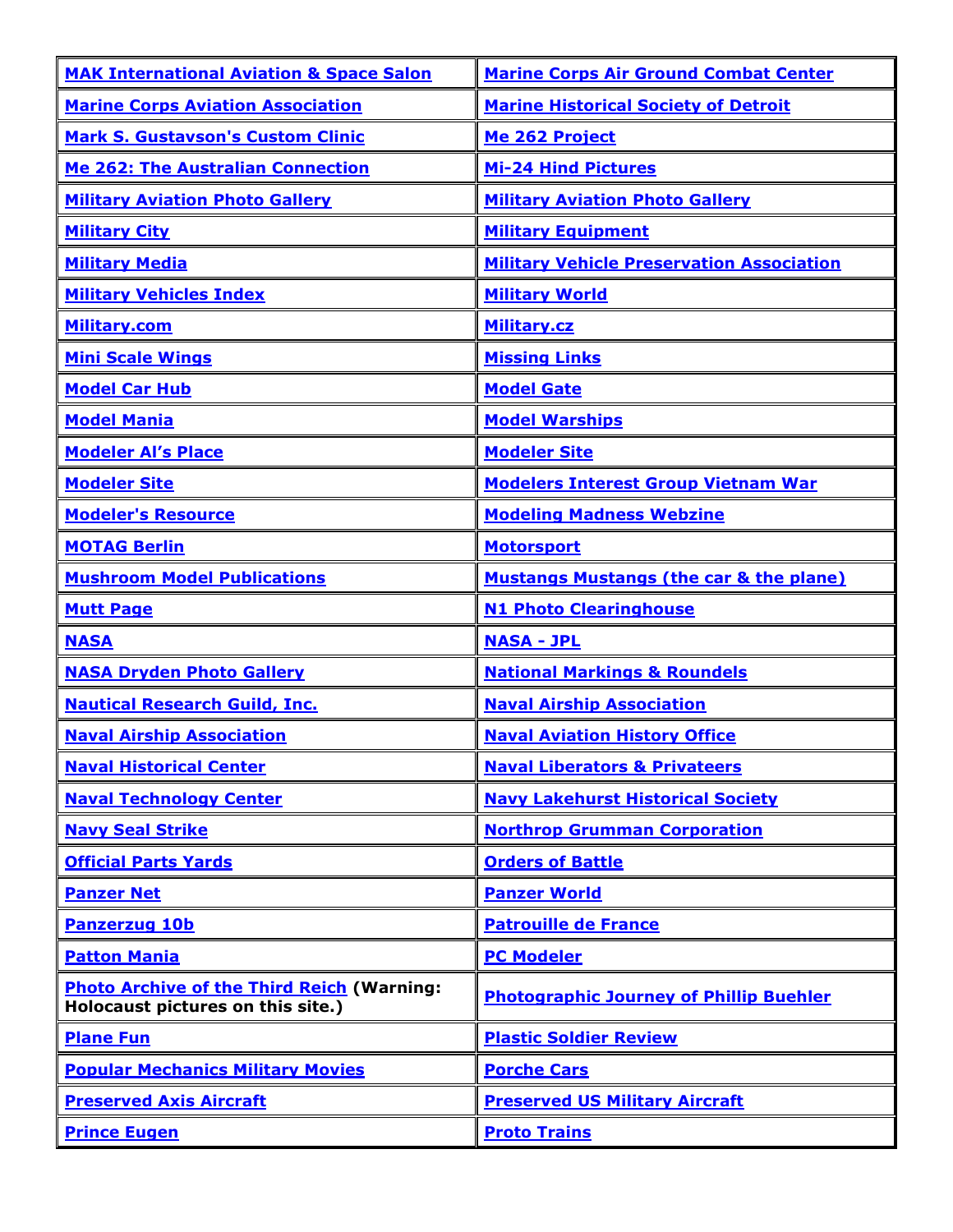| <b>Pulse Jet Engines</b>                          | R.A.F. Gan                                                      |
|---------------------------------------------------|-----------------------------------------------------------------|
| <b>Race Shop</b>                                  | <b>RAF Upper Heyford</b>                                        |
| <b>Rat Fink Models</b>                            | Raytheon                                                        |
| rec.models.scale                                  | rec.models.scale FAQ                                            |
| rec.models.scale via Google Web Site              | <b>Redstone Arsenal</b>                                         |
| <b>Roberts Armory</b>                             | Rocketdyne                                                      |
| <b>Romance to Reality - Moon &amp; Mars Plans</b> | <b>RTV/Modelismo Militar</b>                                    |
| <b>Russian Aircraft Modeling</b>                  | <b>Russian Aviation</b>                                         |
| <b>Russian Aviation Research</b>                  | <b>Russian Battlefield</b>                                      |
| <b>Scale Allied Warbirds</b>                      | <b>Scale Auto Enthusiast</b>                                    |
| <b>Scale Jets</b>                                 | <b>Scale Model Aircraft Kit Reviews</b>                         |
| <b>Scale Model Collection</b>                     | <b>Scale Motor Sport</b>                                        |
| <b>Scharnhorst &amp; Gneisenau</b>                | <b>Seaways Ships in Scale</b>                                   |
| <b>Seawings</b>                                   | <b>Shelby</b>                                                   |
| <b>Ship Kit List/Reviews</b>                      | <b>Shuttleworth Collection</b>                                  |
| <b>Small Space</b>                                | <b>SMML Online</b>                                              |
| <b>Snowbirds</b>                                  | <b>So Cal Car Culture</b>                                       |
| <b>Solid Casting</b>                              | <b>SoloTrek XFV</b>                                             |
| <b>Space Dock 2001</b>                            | <b>Space In Miniature</b>                                       |
| <b>Space Shuttle References</b>                   | <b>Space Stations &amp; Manned Space Flight</b>                 |
| <b>Spacecraft and X-Plane Models</b>              | <b>Spitfire Mk. IX</b>                                          |
| <b>SR-71 Homepage</b>                             | <b>SR-71 Online</b>                                             |
| <b>Star Warz</b>                                  | <b>Starship Builder</b>                                         |
| <b>Starship Dimensions</b>                        | <b>Starship Modeler</b>                                         |
| <b>Steel Soldiers</b>                             | <b>Stereoscopic Images of Lighter Than Air</b><br><b>Flight</b> |
| <b>Storm Birds</b>                                | <b>Strange and Unusual</b>                                      |
| <b>Strictly Stock</b>                             | <b>SubCommittee</b>                                             |
| <b>Tailnumbers</b>                                | <b>Taylor Made Miniatures</b>                                   |
| The 109 Lair                                      | The 109 Place                                                   |
| <b>The Aero-Drome - WWI Aviation</b>              | <b>The Air Force Historical Research Agency</b>                 |
| <b>The Aviation Hall of Fame</b>                  | <b>The Aviation Home Page</b>                                   |
| <b>The Aviation Nut</b>                           | <b>The Aviation Zone</b>                                        |
| <b>The Battle Of Midway Page</b>                  | <b>The Brookings Institution</b>                                |
| <b>The Cactus Air Force</b>                       | <b>The CIA Airlines</b>                                         |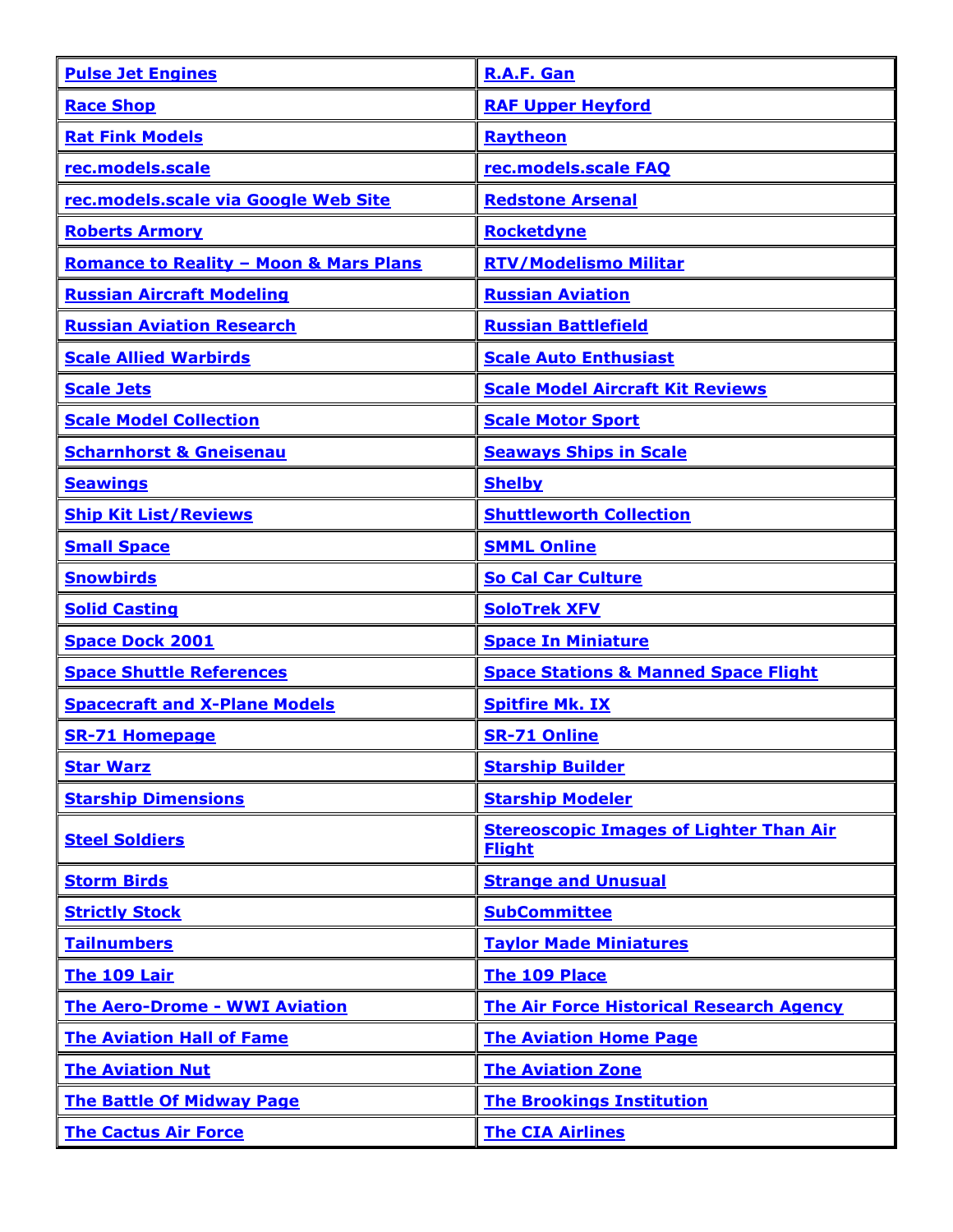| <b>The Ejection Site</b>                                        | <b>The Electromagnetic Bomb</b>                                                           |
|-----------------------------------------------------------------|-------------------------------------------------------------------------------------------|
| <b>The Flight Test Historical Foundation</b>                    | <b>The Flying Clippers</b>                                                                |
| <b>The International Motor Racing Research</b><br><b>Center</b> | <b>The New Zealand Warbirds Association</b>                                               |
| <b>The Nurflügel Page</b>                                       | <b>The Painting Clinic</b>                                                                |
| <b>The Phabulous Phantom</b>                                    | <b>The Plane Page</b>                                                                     |
| <b>The Plastic Cowboy</b>                                       | <b>The Plate Maker</b>                                                                    |
| <b>The R2D2 Builder's Site</b>                                  | <b>The Real Aeroplane Company</b>                                                         |
| <b>The Rotor Shop</b>                                           | <b>The Ruptured Duck</b>                                                                  |
| <b>The Sci-Fi and Fantasy Model Madness Realm</b>               | <b>The Second World War Experience Centre</b>                                             |
| <b>The Titanic Research and Modeling</b><br><b>Association</b>  | <b>The Warbird Forum</b>                                                                  |
| <b>The Wingman Encyclopedia</b>                                 | <b>The World's Warships</b>                                                               |
| <b>Thunder and Lightnings</b>                                   | <b>Thunderbirds</b>                                                                       |
| <b>Tim's Edsel Emporium</b>                                     | <b>Tony Matteliano's Scale Model Bookmarks</b>                                            |
| <b>Track Link</b>                                               | <b>U.S. Air Force</b>                                                                     |
| <b>U.S. Air Force Historical Research Agency</b>                | <b>U.S. Army</b>                                                                          |
| <b>U.S. Army Air Force</b>                                      | <b>U.S. Army Center of Military History</b>                                               |
| <b>U.S. Army Military History Institute</b>                     | <b>U.S. Army Space and Missile Defense</b><br><b>Command</b>                              |
| <b>U.S. Army Transportation Center</b>                          | <b>U.S. Carrier Air Wings</b>                                                             |
| <b>U.S. Marine Corps</b>                                        | <b>U.S. Military Equipment Guides</b>                                                     |
| <b>U.S. Navy</b>                                                | <b>U.S. Navy F-14 Tomcat</b>                                                              |
| <b>U.S.M.C. Aviation</b>                                        | <b>U.S.S. North Carolina Memorial</b>                                                     |
| U-boat.net                                                      | <b>USAAS-USAAC-USAAF-USAF Aircraft Serial</b><br><b>Numbers--1908 to Present</b>          |
| <b>USAF.com</b>                                                 | <b>USN and USMC Aircraft Serial Numbers and</b><br><b>Bureau Numbers--1911 to Present</b> |
| <b>USNI Military Database</b>                                   | <b>Venik's Aviation</b>                                                                   |
| <b>Vesa Halme's Homepage</b>                                    | <b>Vormezeele Collection</b>                                                              |
| <b>VTOL Future</b>                                              | <b>W.W.II DUKW</b>                                                                        |
| <b>Waddington Airshow</b>                                       | <b>War Flags Glossary</b>                                                                 |
| <b>Warbird Alley</b>                                            | <b>Warbird Central</b>                                                                    |
| <b>Warbird Index</b>                                            | <b>Warbirds in Italy</b>                                                                  |
| <b>Warbirds Over New Zealand</b>                                | <b>Weapons Digest - China Lake</b>                                                        |
| <b>Westland Helicopter</b>                                      | <b>White Sands Historical Missile and Rockets</b>                                         |
| <b>White Sands Missile Range</b>                                | <b>Wikipedia</b>                                                                          |